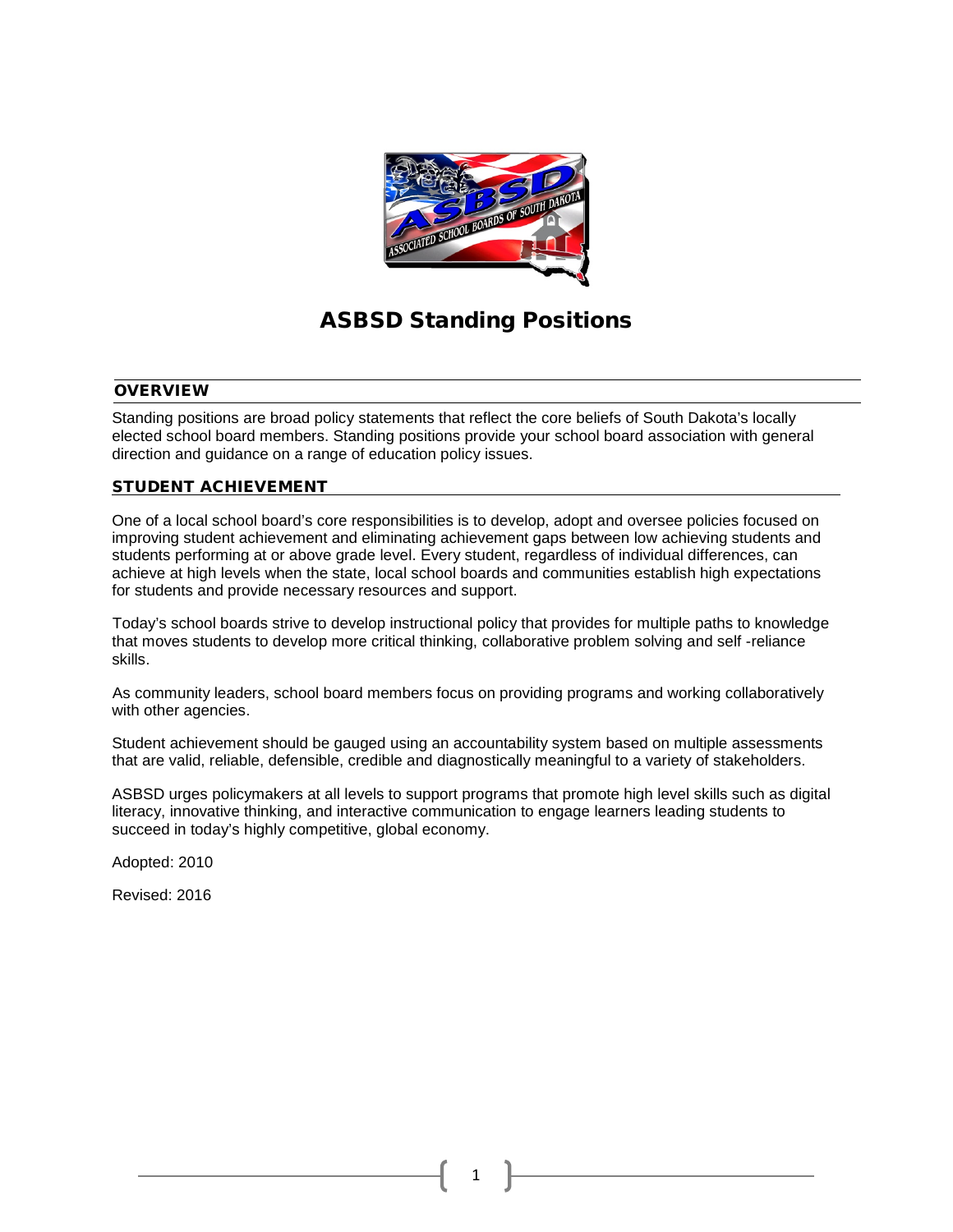# NATIVE AMERICAN INDIAN EDUCATION

A range of statistical indicators reveal persistent and dramatic achievement gaps between Native American Indian students and their peers, depriving a significant portion of South Dakota's children of an equal opportunity to claim a more prosperous personal, social and economic future.

All students can face barriers to learning, but many of South Dakota's Native American Indian children are surrounded by a concentrated and generationally pervasive poverty that jeopardizes an individual's health, safety and personal belief in the value of education.

South Dakotans must continue to work toward solutions, which include but not limited to the Native American Achievement Schools Grant Program and the Paraprofessional Tuition Assistance Scholarship Program (SB 9), while embracing the pride, heritage and dignity of Native American Indian culture and fostering collaboration and establishing long-term commitments to improving educational outcomes for Native American Indian students.

Adopted: 2010

Revised: 2016

# HEALTH & WELLNESS

ASBSD believes that wellness is related to staff and students overall well-being and their readiness to teach and learn. A growing body of research links student wellness to positive academic results, affirming the important role school wellness plays in student achievement.

ASBSD believes local school boards should work with community stakeholders in a coordinated approach to promote policies and practices that encourage and enable wellness, including healthy food choices, nutrition education, and regular physical activity.

Comprehensive local policy includes multiple aspects of student/staff well-being, including drug resistance, suicide prevention, violence prevention and all forms of bullying.

ASBSD urges local school boards to adopt policy that promotes healthy lifestyles and student safety, but opposes state mandates, whether funded or unfunded, which would limit the authority of local school districts to design appropriate wellness programs that reflect school and community standards.

Adopted: 2008

Revised: 2015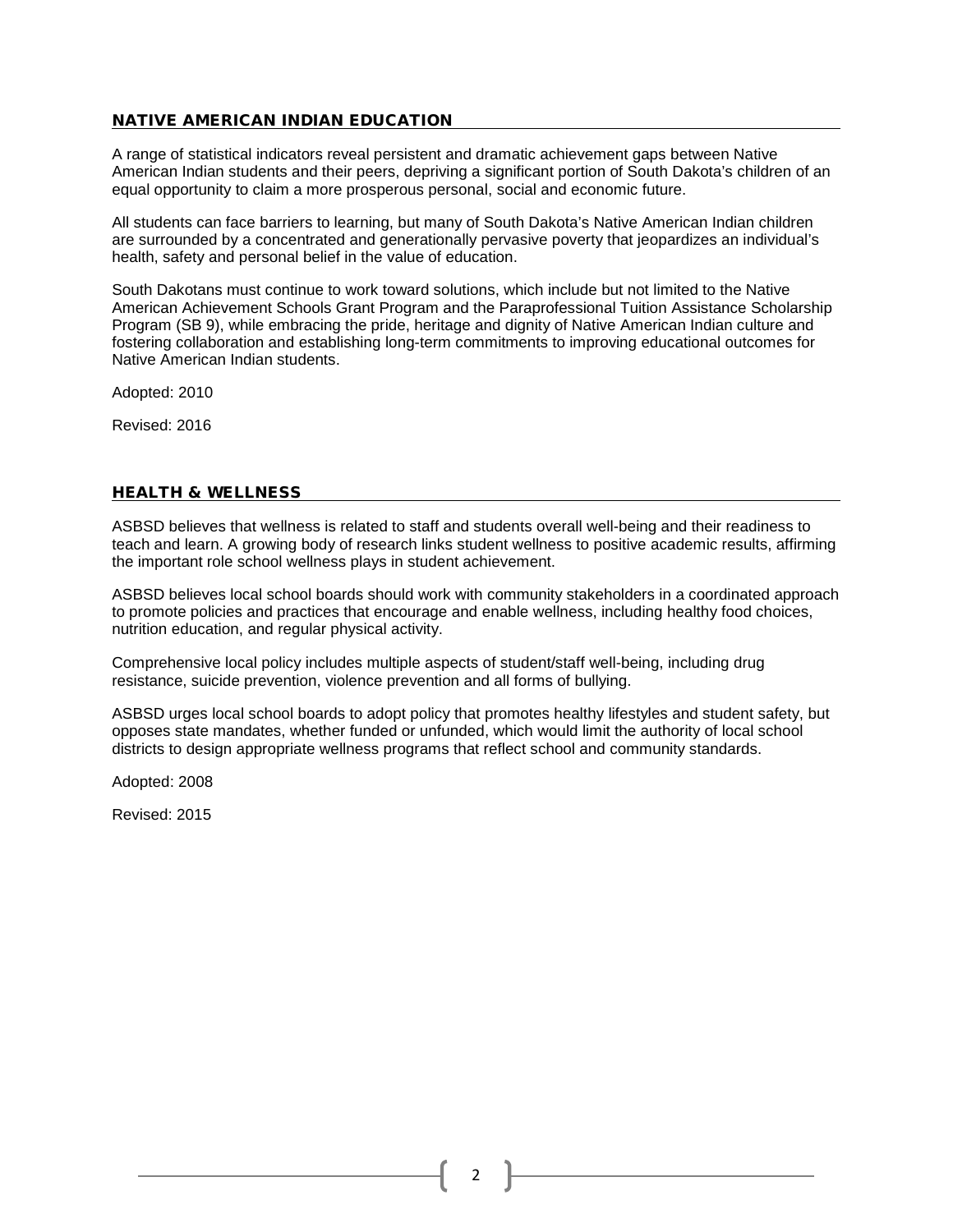# TECHNOLOGY IN EDUCATION

Technology has an essential and expanding role in our global society. Emerging information and communication technologies will reshape how students learn and how they apply their knowledge, skills and abilities.

ASBSD believes technology is transforming K-12 education. The infrastructure, hardware, software, and platforms are either available or being developed that will change the nature of how we teach our children in profound and far-reaching ways.

ASBSD believes technology is a powerful, important tool for public education to be used in combination with proven teaching and learning strategies to ensure a high-quality education.

ASBSD supports technology initiatives that are focused on improved student outcomes and that reflect the need for ongoing support and renewal in the ever-changing technological landscape. Digital technology using virtual learning strategies, blended learning, and other cutting edge teaching coupled with quality training, will advance our students in the highly competitive global environment.

South Dakota's public school systems should embrace technology as a catalyst to improve teaching and learning. School district staff need support, through high-quality, embedded professional development, to integrate technology into their instruction. Technology integration is a critical tool to prepare our students for digital world that is transforming around them.

Adopted: 2012

Revised: 2015

#### LOCAL GOVERNANCE

School districts are governed by elected leaders, who are responsive and accountable to local citizens. An informed, active citizenry is essential to our democratic and representative form of government.

Local boards, within guidelines established by state law, are vested with authority to make local education decisions. Local board members, as the elected representatives closest to the students, families and communities in which they live, are best positioned to understand student needs and identify effective solutions. A local school board cannot delegate statutory duties and responsibilities. State law must allow governance flexibility to ensure all school boards are positioned to meet the needs of their community and the changing public school environment.

School boards are accountable to students, citizens and staff for: providing education programs; striving for excellence; identifying needs; adopting clearly defined written policies; measuring program success; and interpreting and disseminating information to the public; and setting the school calendar that best fits their district.

School boards function best in a non-partisan, broadly representative, team-spirited manner while putting district needs ahead of partisanship and special interest - be they political, racial, religious, geographic, economic, social, civic or any other form. The board and superintendent, along with other key personnel, serve as a local governance leadership team that works together to effectively and efficiently operate a school district.

ASBSD supports the judgment and integrity of South Dakota school board members and opposes initiatives or legislation that impedes a school board's ability to govern.

Adopted: 2007

Revised: 2015

3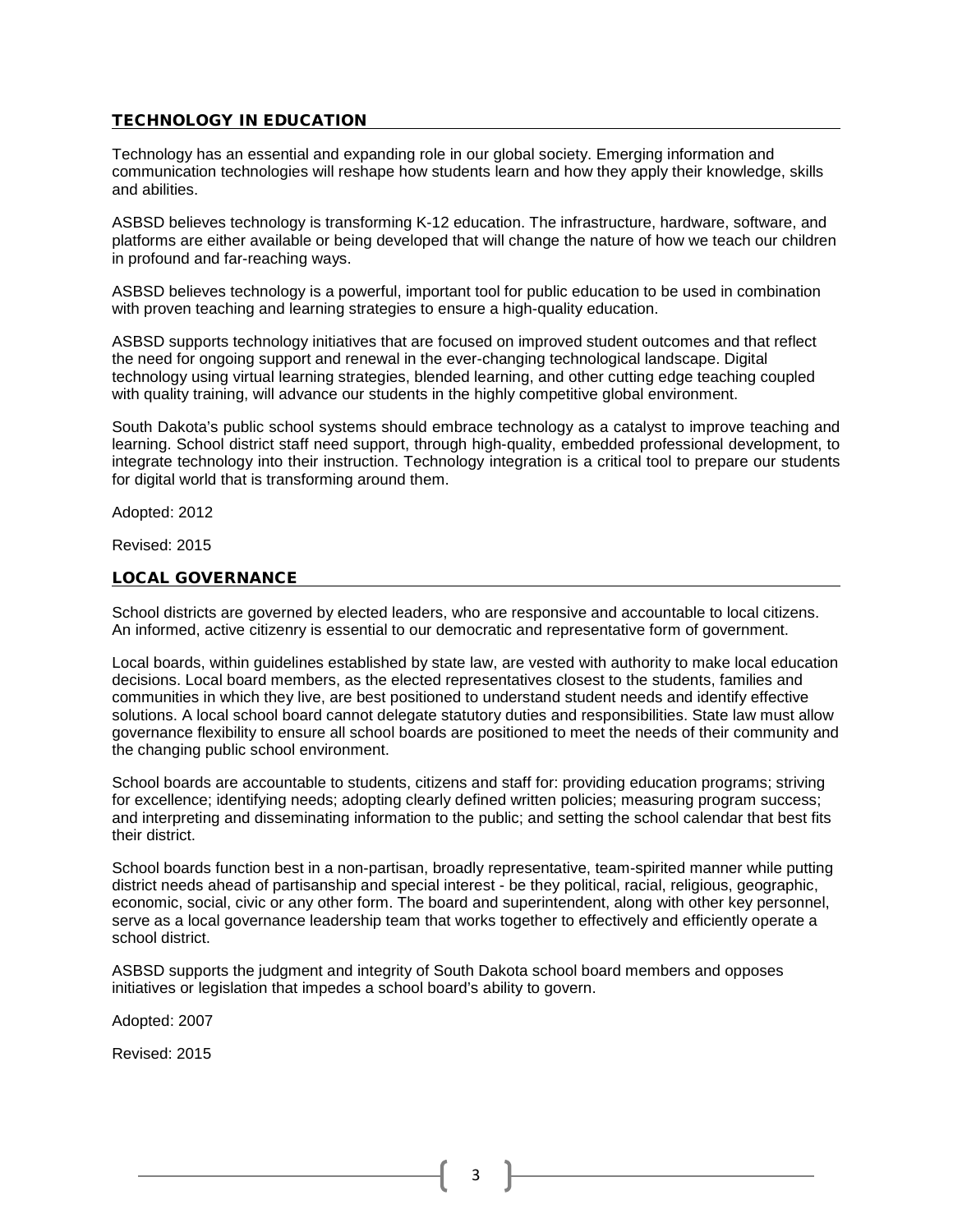# SCHOOL REORGANIZATION

ASBSD believes school district reorganization, resource sharing and cooperative arrangements are in the best interest of South Dakota's public school students when:

- Educational outcomes, measured in expanded educational opportunities with expectations for improved achievement, is the most important consideration; and
- Geographical issues are considered, including the amount of student travel time and allowing for continued community participation; and
- Reorganization is voluntary initiated and voted upon by the school board, or by the citizens of the school districts.

Adopted: 2006

Revised: 2014

#### PUBLIC SCHOOL CHOICE

ASBSD believes South Dakota's public education system, through South Dakota's open enrollment laws, should provide parents and students the choice to attend any of South Dakota's public schools.

ASBSD supports open enrollment laws that work to promote cooperation among public school districts that help meet the educational needs of ALL students and families.

Adopted: 2007

Revised: 2016

# OPEN GOVERNMENT AND TRANSPARENCY

As public bodies, school boards operate in a transparent manner that promotes active civic engagement and public discourse. Effective and efficient governance respects the public's right to observe, respectfully record a board meeting and petition government while operating under the legal framework of state and federal policy. Public school boards, as government entities closest to citizens, provide a wealth of public information, including thorough financial records.

ASBSD believes it is incumbent upon each school board member to have a working knowledge of both open meeting laws and privacy laws.

ASBSD supports state policies and potential legislation allowing school boards the local option to post official minutes and public notices online.

Adopted: 2009

Revised: 2016

4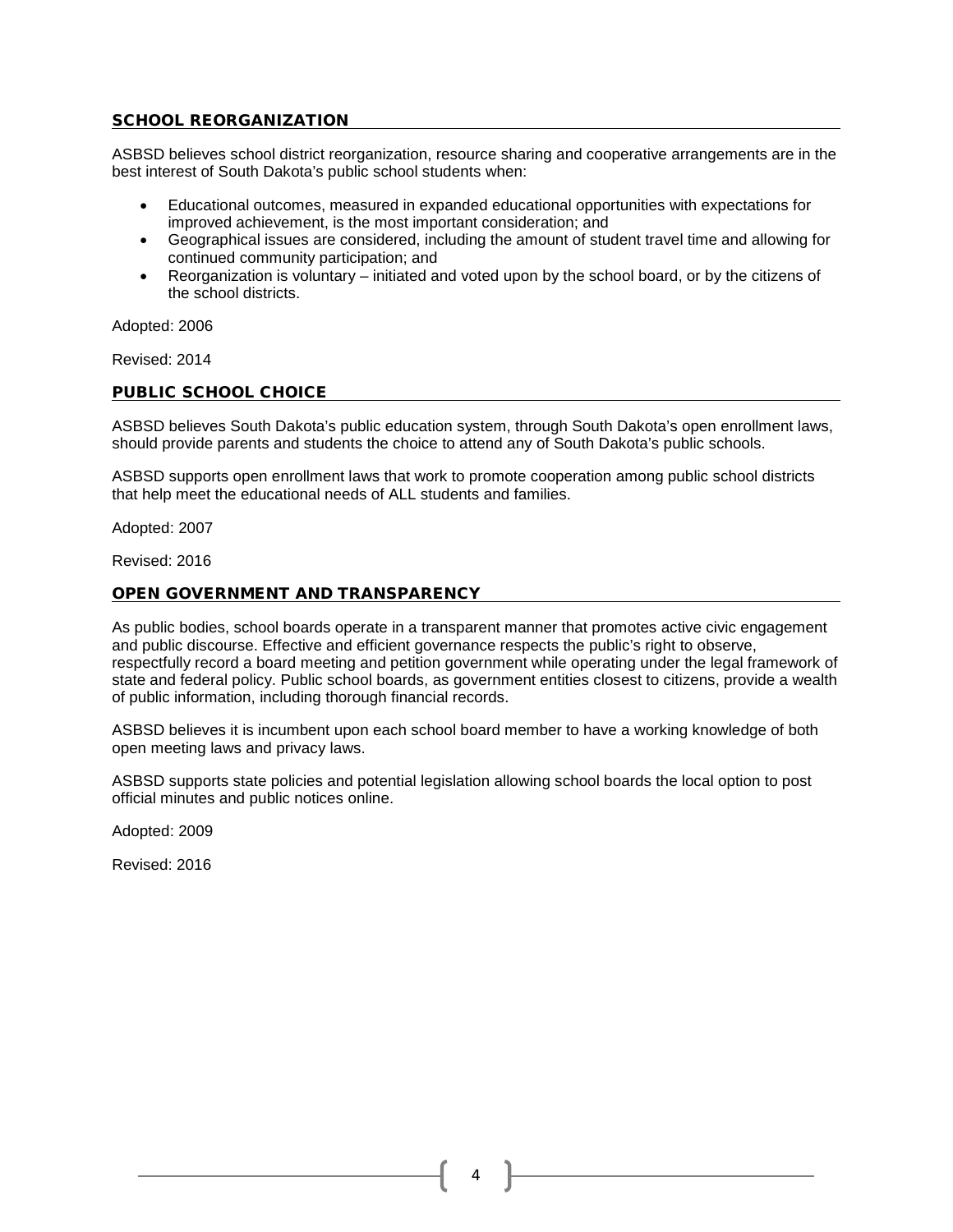# SCHOOL FINANCE

South Dakota's public school students deserve a comprehensive school finance system. School finance decisions, whether at the local, state or federal level, should build the capacity of the public education system to expand learning opportunities for students. Policy makers at all levels should fulfill commitments and obligations to public schools before providing financial support to non-public schools.

ASBSD supports a school finance system that:

- Provides necessary equitable, predictable and timely funding; and
- Provides equal opportunities to all students while addressing South Dakota's diverse student needs; and
- Provides judicious funding based on relief for enrollment fluctuations; and
- Provides locally elected school boards the authority and responsibility to prioritize and allocate funding, within the mandates and parameters of each fund set in state statute, to best meet student needs; and
- Provide additional funding to meet state and federal expectations.

Adopted: 2007

Revised: 2016

# SAFE AND SECURE SCHOOLS

ASBSD believes South Dakota public school students deserve to learn in a safe and secure school environment.

A growing body of research has linked student achievement and behavior, as well as staff morale, to physical building conditions. Every child deserves a safe, technologically-ready school facility designed for student learning.

ASBSD believes local school boards are responsible for the adoption of plans to prevent and respond to situations that threaten the safety or well-being of students and staff. School districts are encouraged to work with government agencies, public safety officials and other first-responders to prepare effective emergency response plans.

ASBSD believes local school boards, acting in compliance with federal and state law, must have the authority to enact and implement policies and procedures that maintain safe, orderly schools and create supportive learning cultures.

ASBSD supports current laws designed to keep convicted criminals from employment in schools and illegal drugs and weapons away from school buildings.

ASBSD urges parents, businesses and communities to work with local school boards to provide safe, crime-free schools.

Adopted: 2010

Revised: 2015